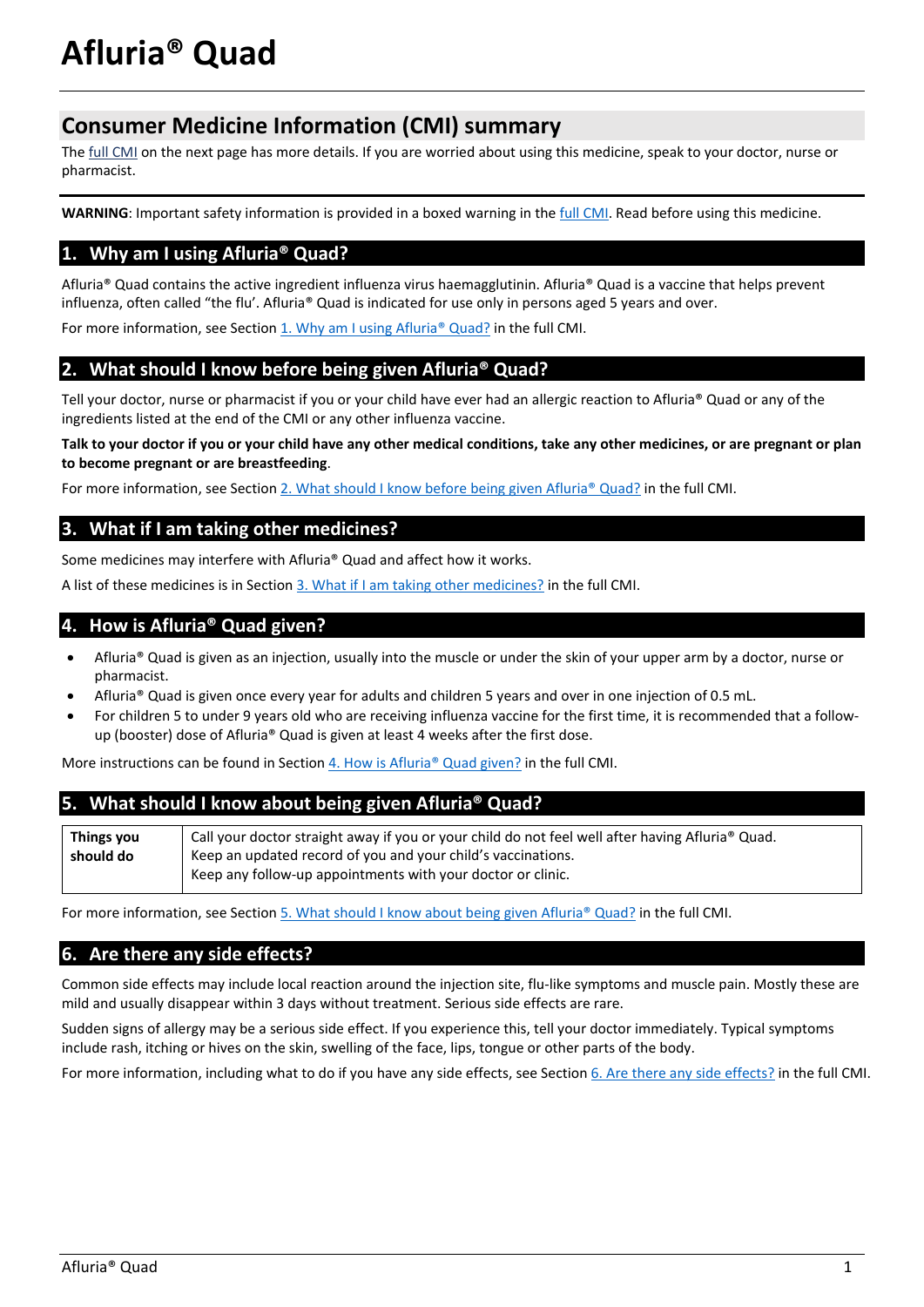<span id="page-1-0"></span>**WARNING: Afluria® Quad vaccine is indicated for use only in persons aged 5 years and over. It must not be used in persons under 5 years** 

# <span id="page-1-1"></span>**Afluria® Quad**

**Active ingredient(s):** *influenza virus haemagglutinin*

# **Consumer Medicine Information (CMI)**

This leaflet provides important information about using Afluria® Quad. **You should also speak to your doctor, nurse or pharmacist if you would like further information or if you have any concerns or questions about using Afluria® Quad.**

#### **Where to find information in this leaflet:**

1. [Why am I using Afluria® Quad?](#page-1-3)

2. What should I know before being given Afluria<sup>®</sup> [Quad?](#page-1-2)

- 3. [What if I am taking other medicines?](#page-2-0)
- 4. How is Afluria<sup>®</sup> Quad given?
- 5. [What should I know about](#page-2-2) being given Afluria<sup>®</sup> [Quad?](#page-2-2)
- 6. [Are there any side effects?](#page-3-0)
- <span id="page-1-3"></span>7. [Product details](#page-3-1)

## **1. Why am I using Afluria® Quad?**

#### **Afluria® Quad contains the active ingredient influenza virus haemagglutinin.**

Afluria® Quad is a vaccine used to help prevent certain types of influenza or "flu". It is for use in people aged 5 years and over**.**

Influenza is caused by infection with specific influenza viruses. New types of influenza viruses can appear each year. Afluria® Quad contains fragments of four different types of influenza virus. Each year the Australian Influenza Vaccine Committee decides which four types of viruses are most suitable to include in the vaccine.

The virus in the vaccine has been killed. Therefore the vaccine cannot give you or your child "the flu".

Note: the vaccine will not protect you or your child from the other influenza viruses that Afluria® Quad does not contain.

Vaccination against influenza is recommended every year, for anyone wanting to lower their chance of catching influenza.

Afluria® Quad works by causing your body to protect itself against infection by the influenza viruses, types A and B, that are in the vaccine. The vaccine stimulates the body to make substances, called antibodies. Antibodies fight the influenza virus. If you have been vaccinated, when you come into contact with the influenza viruses in the

vaccine, your body is usually able quickly to destroy the virus. This prevents you from getting influenza.

Your body takes a few weeks after vaccination to fully develop protection against the influenza virus.

Protection against influenza generally requires one dose of Afluria® Quad. Some people including children who have not received influenza vaccination before may require two doses.

Most people make satisfactory antibodies against the influenza virus. However, as with all vaccines, 100% protection cannot be guaranteed.

The chance of having a severe unwanted reaction after having Afluria® Quad is very small. Whereas, the risks of not being vaccinated against influenza may be very serious.

# <span id="page-1-2"></span>**2. What should I know before being given Afluria® Quad?**

#### **Warnings**

Your child must not be given Afluria® Quad if they are under 5 years old. For the 2022 influenza season, Afluria® Quad is only for use in persons aged 5 years and over.

#### **Do not use Afluria® Quad if:**

you or your child are severely allergic to any of the ingredients listed at the end of this leaflet or to any previous influenza vaccine. Symptoms of a severe allergic reaction may include shortness of breath, wheezing or difficulty breathing, swelling of the face, lips, tongue or other parts of the body.

Always check the ingredients to make sure you can use this vaccine.

Do not have Afluria® Quad if you or your child have/has a temperature higher than 38.5°C.

#### **Tell your doctor if you or your child:**

have/has reacted to vaccination with any of the following:

- severe allergic reaction.
- difficulty breathing,
- swelling of the throat,
- fainting or collapse,
- fits or convulsions.
- high temperature (greater than 38.5°C),
- severe skin reaction at the injection site, including severe bruising.

have/has an infection or temperature higher than 38.5°C.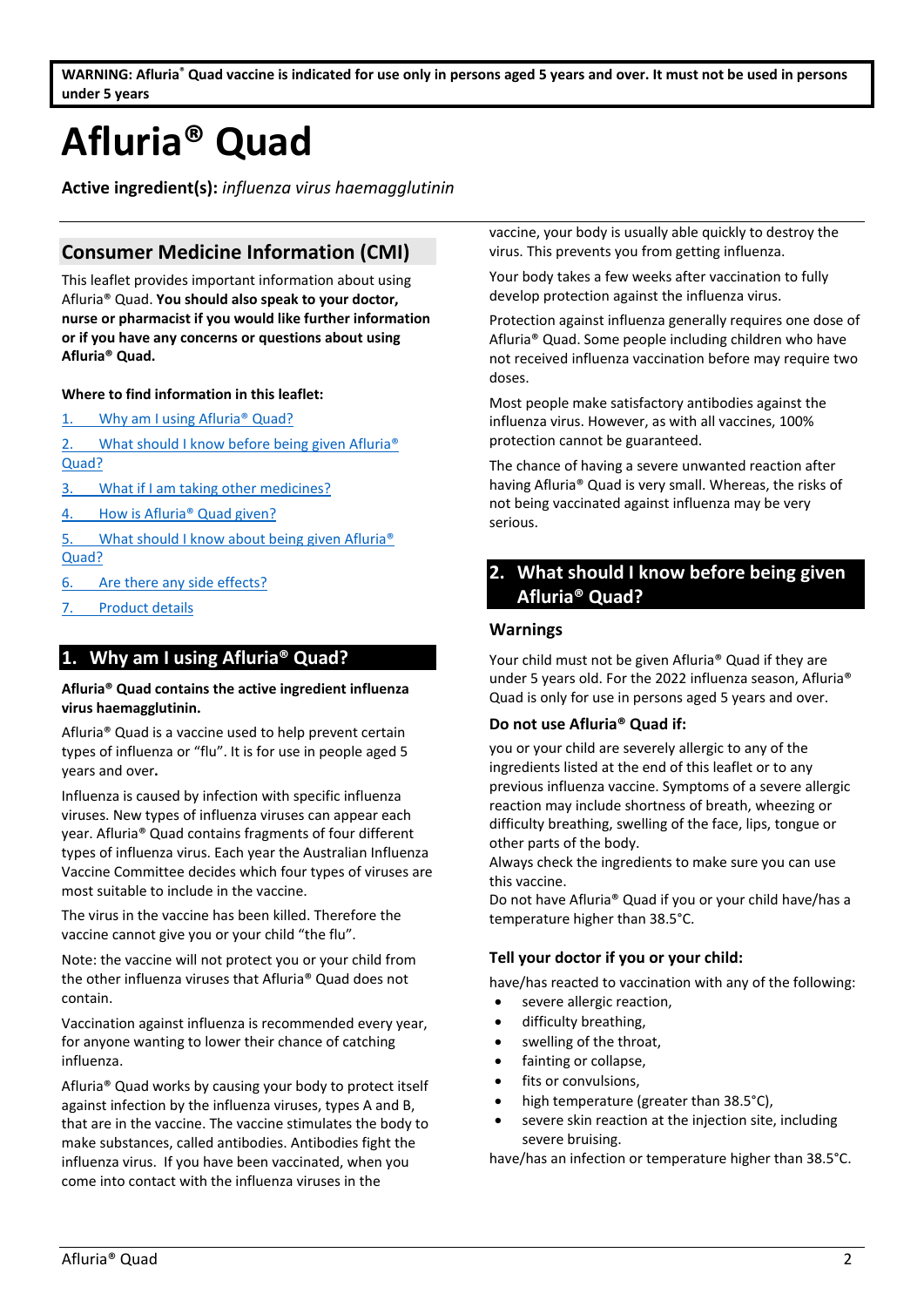have/has any other medical conditions, especially the following:

- low immunity due to ill-health, for example some blood disorders, malaria, kidney disease requiring dialysis, HIV/AIDS or cancer,
- low immunity due to treatment with medicines such as corticosteroids, cyclosporin or other medicines, used to treat cancer (including radiation therapy),
- allergies or allergic reactions, including: runny, blocked or itchy nose; itchy rash or hives; swelling of the face, lips, mouth or tongue,
- Guillain-Barré Syndrome (GBS), an illness which affects the nervous system and causes paralysis.

have/has allergy to

- any other medicines,
- to eggs, or egg proteins,
- or any other substances, such as latex, food, preservatives or dyes.

Your doctor may decide to delay vaccination until the illness has passed. A minor illness such as a cold is not usually a reason to delay vaccination but talk to your doctor about this if being vaccinated. Your doctor will decide if you can receive Afluria® Quad.

After vaccination you or your child may be at risk of developing certain side effects. It is important you understand these risks and how to monitor for them. See additional information under Section [6. Are there any side](#page-3-0)  [effects?](#page-3-0)

## **Pregnancy and breastfeeding**

Check with your doctor if you are pregnant or intend to become pregnant. Influenza vaccination is recommended for pregnant women during any stage of pregnancy.

Talk to your doctor if you are breastfeeding or intend to breastfeed.

Your doctor will discuss the potential risks and benefits of having Afluria® Quad while you are breast-feeding.

# <span id="page-2-0"></span>**3. What if I am taking other medicines?**

Tell your doctor, nurse or pharmacist if you or your child are taking any other medicines, including any medicines, vitamins or supplements that you buy without a prescription from your pharmacy, supermarket or health food shop.

**Some medicines may interfere with Afluria® Quad and affect how it works.** These include medicines which affect the body's immune response, such as corticosteroids, cyclosporin or some treatments for cancer (including radiation therapy).

Tell your doctor if you or your child have had any vaccines in the last 4 weeks. Afluria® Quad can be given at the same time as other vaccines.

**Check with your doctor, nurse or pharmacist if you are not sure about what medicines, vitamins or supplements you or your child are taking and if these affect Afluria® Quad.**

# <span id="page-2-1"></span>**4. How is Afluria® Quad given?**

#### **How much is given**

Afluria® Quad is given as a single 0.5 mL dose for adults and children 5 years and over once very year. For children 5 to under 9 years old who are receiving influenza vaccine for the first time, it is recommended that a follow-up (booster) dose of Afluria® Quad is given at least 4 weeks after the first dose. If the follow-up dose is missed, talk to your doctor and arrange another visit as soon as possible.

## **When Afluria® Quad is given**

Afluria® Quad is usually given before the start of the influenza season.

Vaccination should be repeated every year as new types of influenza virus can appear each year.

# **How is Afluria® Quad given**

It is given as an injection usually into the muscle or under the skin of your upper arm.

# <span id="page-2-2"></span>**5. What should I know about having Afluria® Quad?**

## **Things you should do**

Call your doctor straight away if you or your child do not feel well after having Afluria® Quad.

Keep an updated record of you and your child's vaccinations.

Keep any follow-up appointments with your doctor or clinic.

# **Driving or using machines**

Do not drive or use machines if you are feeling unwell after vaccination. Wait until any effects of the vaccine have worn off before you drive or use machines.

## **Looking after your medicine**

Afluria® Quad is usually stored in the doctor's surgery or clinic, or at the pharmacy.

If you need to store Afluria® Quad:

- **Keep it where children cannot reach it.**
- Keep it in the refrigerator, between 2°C and 8°C. Do not freeze Afluria® Quad. Protect it from light. Note: Freezing destroys the vaccine.
- Keep Afluria® Quad in the original pack until it is time for it to be given.

# **Getting rid of any unwanted medicine**

If you no longer need to use this medicine or it is out of date, take it to any pharmacy for safe disposal. A doctor, nurse or pharmacist will dispose of any unused vaccine.

Do not use Afluria® Quad after the expiry date.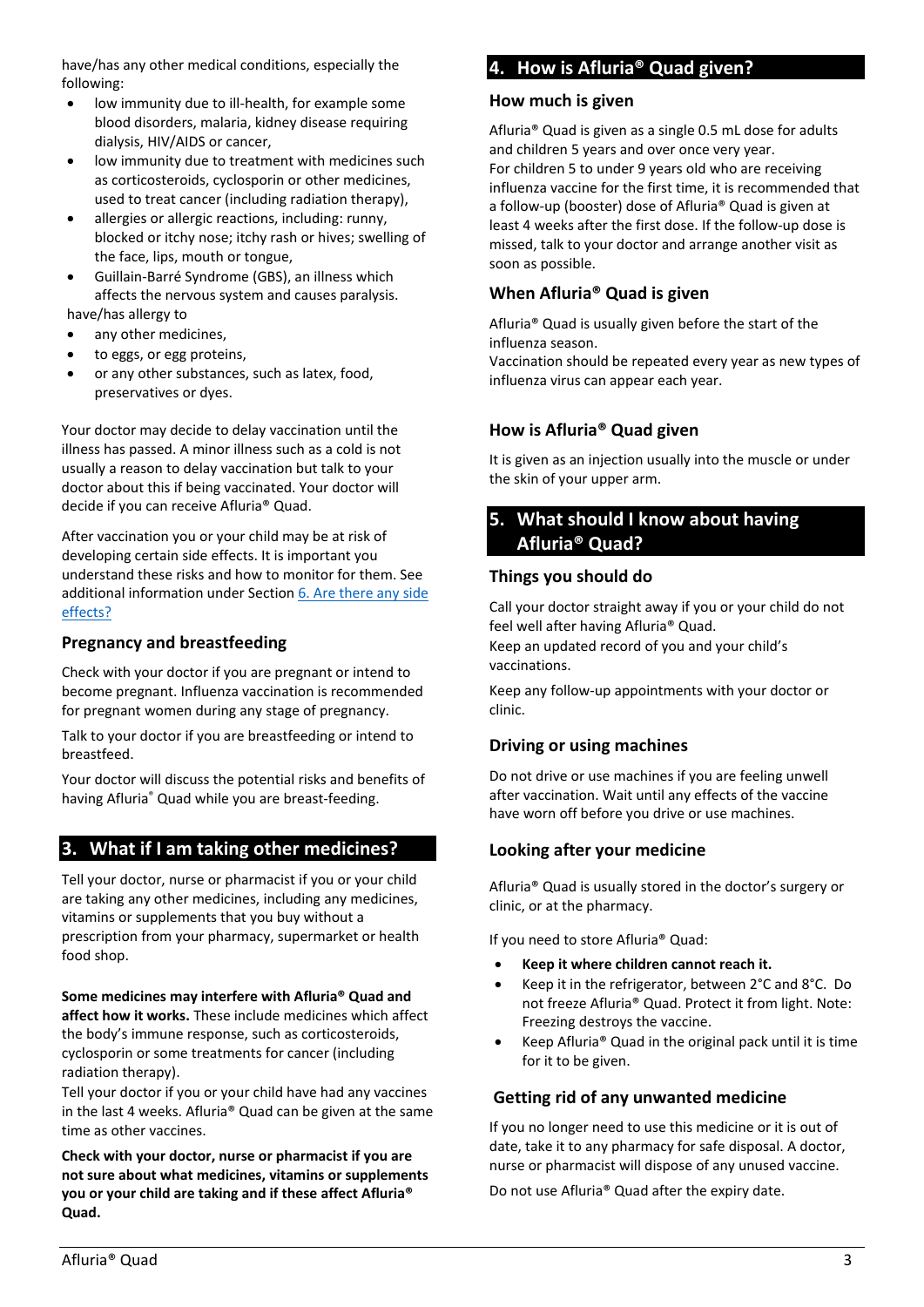# <span id="page-3-0"></span>**6. Are there any side effects?**

All vaccines can have side effects. If you or your child do experience any side effects, most of them are minor and temporary. However, some side effects may need medical attention.

See the information below and, if you need to, ask your doctor, nurse or pharmacist if you have any further questions about side effects.

The 2010 formulation of Fluvax® trivalent (three strain) influenza vaccine (manufactured by CSL, now Seqirus Pty Ltd) was associated with increased reports of febrile convulsions in children younger than 5 years.

Your child must not be given Afluria® Quad if they are under 5 years old as safety in this age group has not been established.

|  | Less serious side effects |  |  |
|--|---------------------------|--|--|
|--|---------------------------|--|--|

| Less serious side effects          | What to do       |
|------------------------------------|------------------|
| reaction around the injection site | Speak to your    |
| such as tenderness, bruising,      | doctor if you or |
| redness, warmth, pain, swelling    | your child have  |
| or the formation of hard lumps     | any of these     |
| flu-like symptoms, such as         | less serious     |
| headache, tiredness, fever, sore   | side effects and |
| throat, runny nose, blocked        | they worry you.  |
| nose, sneezing, cough, chills      | Mostly these     |
| vomiting, nausea, diarrhoea        | are mild and     |
| aching muscles.                    | short-lived.     |

# **Serious side effects**

| Serious side effects                                                                                                                                                                                                                                                                                                                                                    | What to do                                                                                                                                                                                                 |
|-------------------------------------------------------------------------------------------------------------------------------------------------------------------------------------------------------------------------------------------------------------------------------------------------------------------------------------------------------------------------|------------------------------------------------------------------------------------------------------------------------------------------------------------------------------------------------------------|
| An allergic reaction: Typical<br>symptoms include rash, itching<br>or hives on the skin, swelling of<br>the face, lips, tongue or other<br>parts of the body,<br>shortness of breath, wheezing or<br>trouble breathing,<br>tingling or numbness,<br>a fit, convulsion or seizure,<br>including convulsion associated<br>with fever,<br>bleeding or bruising more easily | Call your doctor<br>straight away,<br>or go straight<br>to the<br><b>Emergency</b><br>Department at<br>vour nearest<br>hospital if you<br>or your child<br>notice any of<br>these serious<br>side effects. |
| than normal<br>little or no urine<br>severe stabbing or throbbing<br>nerve pain,<br>neck stiffness, headache and<br>high temperature associated<br>with hallucinations, confusion,<br>paralysis of part or all of the<br>body, disturbances of behaviour,<br>speech and eye movements, and<br>sensitivity to light.                                                     | All of these<br>serious side<br>effects are rare                                                                                                                                                           |

Very rarely, a serious disorder called Guillain-Barré syndrome (GBS) may occur. GBS is an autoimmune syndrome caused by your body's own immune system. GBS may make you feel weak; you may have difficulty moving around or you may experience numbness and tingling in your limbs.

Other side effects not listed here may occur in some people.

**Tell your doctor, nurse or pharmacist if you or your child notice anything that makes you or your child feel unwell. Do not be alarmed by this list of possible side effects.** You or your child may not experience any of them.

## **Reporting side effects**

After you have received medical advice for any side effects you or your child experience, you can report side effects to the Therapeutic Goods Administration online at [www.tga.gov.au/reporting-problems.](http://www.tga.gov.au/reporting-problems) By reporting side effects, you can help provide more information on the safety of this vaccine.

# <span id="page-3-1"></span>**7. Product details**

Afluria® Quad is only available with a doctor's prescription.

## **What Afluria® Quad contains**

|                                                    | <b>Active ingredient</b><br>(main ingredient) | Influenza virus haemagglutinin<br>Each 0.5 mL contains 15<br>micrograms from each of the<br>following types of influenza<br>virus:<br>A/Victoria/2570/2019<br>(H1N1)pdm09-like strain<br>A/Darwin/9/2021 (H3N2)-like<br>strain<br>B/Austria/1359417/2021-like<br>strain<br>B/Phuket/3073/2013-like<br>strain.<br>These strains have been |
|----------------------------------------------------|-----------------------------------------------|------------------------------------------------------------------------------------------------------------------------------------------------------------------------------------------------------------------------------------------------------------------------------------------------------------------------------------------|
|                                                    |                                               | recommended by the<br>Australian Influenza Vaccine<br>Committee for the 2022                                                                                                                                                                                                                                                             |
|                                                    |                                               | Southern Hemisphere winter.                                                                                                                                                                                                                                                                                                              |
| <b>Other ingredients</b><br>(inactive ingredients) |                                               | Sodium chloride, Dibasic<br>sodium phosphate, Monobasic<br>sodium phosphate, Potassium<br>chloride, Monobasic potassium<br>phosphate, Calcium chloride<br>dihydrate, Water for injections                                                                                                                                                |
|                                                    |                                               | Afluria® Quad may also contain<br>trace amounts of detergent<br>(sodium taurodeoxycholate),<br>egg protein (ovalbumin),                                                                                                                                                                                                                  |